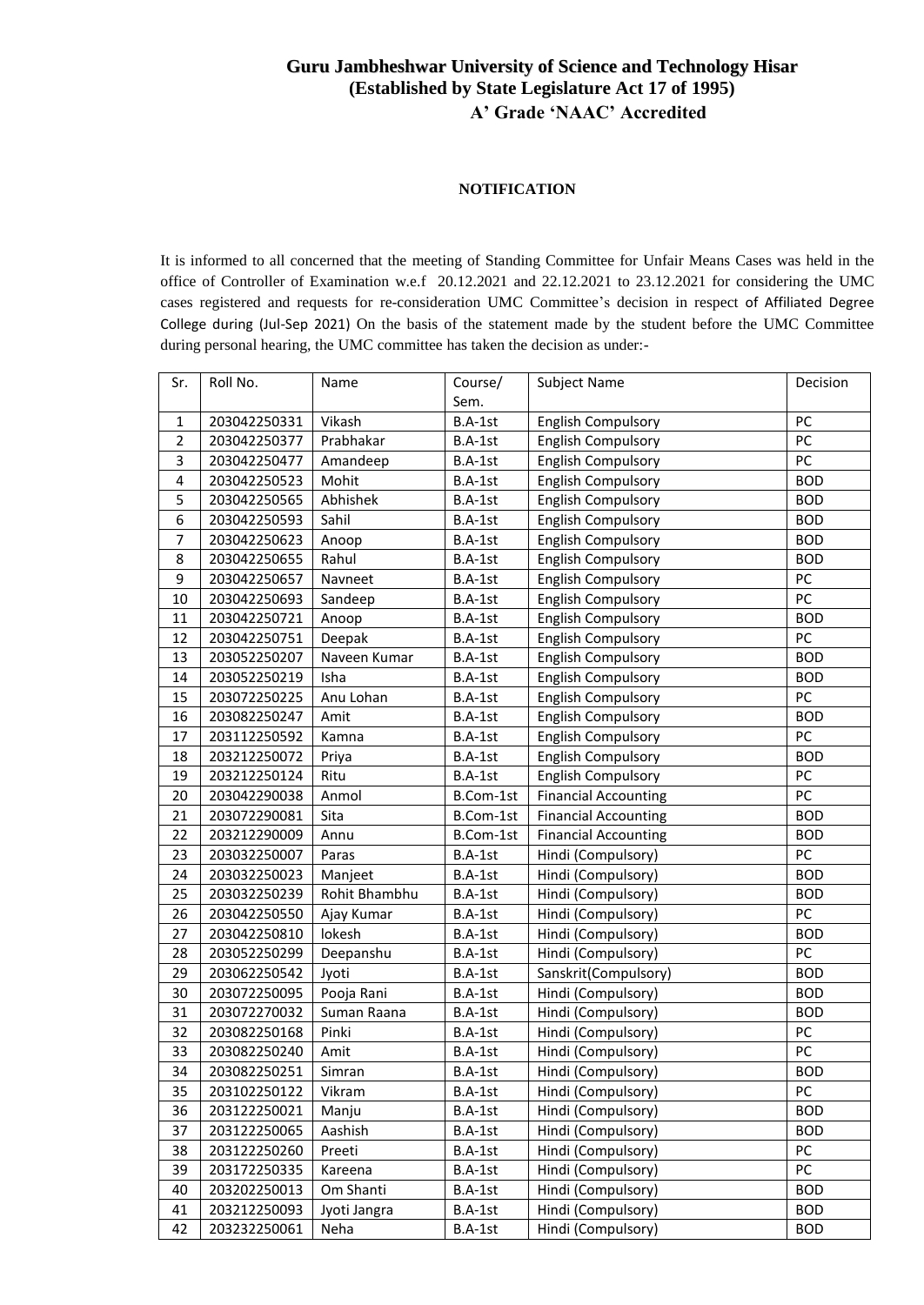| 43 | 203232250159 | Ankit            | B.A-1st    | Hindi (Compulsory)                   | PC                       |
|----|--------------|------------------|------------|--------------------------------------|--------------------------|
| 44 | 203242250159 | Pardeep Kumar    | B.A-1st    | Hindi (Compulsory)                   | PC                       |
| 45 | 203252250023 | Preeti           | B.A-1st    | Hindi (Compulsory)                   | PC                       |
| 46 | 203262250025 | Pooja            | B.A-1st    | Hindi (Compulsory)                   | <b>BOD</b>               |
| 47 | 203032300132 | Sachin Chaudhary | B.Sc-1st   | Physics-Mechanics-I                  | PC                       |
| 48 | 203032300143 | Hemant           | B.Sc-1st   | Physics-Mechanics-I                  | <b>BOD</b>               |
| 49 | 203032310052 | Lalit            | B.Sc-1st   | Physics-Mechanics-I                  | <b>BOD</b>               |
| 50 | 203032310063 | Rohit            | B.Sc-1st   | Physics-Mechanics-I                  | <b>BOD</b>               |
| 51 | 203042300043 | Meena            | B.Sc-1st   | Physics-Mechanics-I                  | <b>BOD</b>               |
| 52 | 203042300172 | Mohinder         | B.Sc-1st   | Physics-Mechanics-I                  | PC                       |
| 53 | 203042300225 | Dev              | B.Sc-1st   | Physics-Mechanics-I                  | PC                       |
| 54 | 203062300041 | Poonam           | B.Sc-1st   | Physics-Mechanics-I                  | <b>BOD</b>               |
| 55 | 203112300133 | Pooja Yadav      | $B.Sc-1st$ | Physics-Mechanics-I                  | <b>BOD</b>               |
| 56 | 203122300067 | Rahul Kumar      | B.Sc-1st   | Physics-Mechanics-I                  | PC                       |
| 57 | 203122300078 | Ankit            | B.Sc-1st   | Physics-Mechanics-I                  | PC                       |
| 58 | 203032290129 | Rahul            | B.Com-1st  | Micro Economics                      | <b>BOD</b>               |
| 59 | 203032290145 |                  | B.Com-1st  | Micro Economics                      | <b>BOD</b>               |
| 60 |              | Vipin            |            |                                      |                          |
|    | 203032290201 | Lavish Saini     | B.Com-1st  | Micro Economics                      | <b>BOD</b>               |
| 61 | 203042290018 | Bhupender        | B.Com-1st  | Micro Economics                      | <b>BOD</b>               |
| 62 | 203042290061 | Sangeeta         | B.Com-1st  | Micro Economics                      | <b>BOD</b>               |
| 63 | 203102290006 | Manjeet          | B.Com-1st  | Micro Economics                      | <b>BOD</b>               |
| 64 | 203042300214 | Keshav Kumar     | B.Sc.1st   | Physics-Electricity and Magnetism    | <b>BOD</b>               |
| 65 | 203042300238 | Shivam Tiwari    | B.Sc.1st   | Physics-Electricity and Magnetism    | PC                       |
| 66 | 203042300239 | Sidharth Rohilla | B.Sc.1st   | Physics-Electricity and Magnetism    | <b>BOD</b>               |
| 67 | 203042300254 | Aditi            | B.Sc.1st   | Physics-Electricity and Magnetism    | <b>BOD</b>               |
| 68 | 203042310022 | Anooj Sharma     | B.Sc.1st   | Physics-Electricity and Magnetism    | <b>BOD</b>               |
| 69 | 203062300034 | Saloni           | B.Sc.1st   | Physics-Electricity and Magnetism    | PC                       |
| 70 | 203062300046 | Priyanka Kumari  | B.Sc.1st   | Physics-Electricity and Magnetism    | <b>BOD</b>               |
| 71 | 203112300016 | Sushila Rani     | B.Sc.1st   | Physics-Electricity and Magnetism    | <b>BOD</b>               |
| 72 | 203112320011 | Sachin           | B.Sc.1st   | Physics-Electricity and Magnetism    | <b>BOD</b>               |
| 73 | 203112320021 | Twinkle Kumari   | B.Sc.1st   | Physics-Electricity and Magnetism    | <b>BOD</b>               |
| 74 | 203122300018 | Sachin           | B.Sc.1st   | Physics-Electricity and Magnetism    | <b>BOD</b>               |
| 75 | 203032250016 | Mandeep          | B.A-1st    | ALGEBRA (B.A. Mathematics)           | PC                       |
| 76 | 203032250252 | Pawan Kumar      | $B.A-1st$  | ALGEBRA (B.A. Mathematics)           | PC                       |
| 77 | 203042250250 | Yogesh           | B.A-1st    | Health & Physical Education          | <b>BOD</b>               |
| 78 | 203052250055 | Manoj Kumar      | $B.A-1st$  | Music Vocal (Both Language)          | PС                       |
| 79 | 203052250442 | Mandeep Kaur     | B.A-1st    | Music Vocal (Both Language)          | <b>BOD</b>               |
| 80 | 203062250196 | Dolly            | B.A-1st    | Music Vocal (Both Language)          | <b>BOD</b>               |
| 81 | 203062250250 | Nisha            | B.A-1st    | Music Instrumental - Fundamentals of | PC                       |
|    |              |                  |            | Music                                |                          |
| 82 | 203062250331 | Neha Soni        | B.A-1st    | Music Instrumental - Fundamentals of | <b>BOD</b>               |
|    |              |                  |            | Music                                |                          |
| 83 | 203062250353 | Kanchan          | B.A-1st    | Music Vocal (Both Language)          | <b>BOD</b>               |
| 84 | 203062250515 | Asha Devi        | B.A-1st    | Music Vocal (Both Language)          | PC                       |
| 85 | 203072250251 | Navita           | B.A-1st    | Music Vocal (Both Language)          | <b>BOD</b>               |
| 86 | 203092250229 | Robin            | B.A-1st    | Health & Physical Education          | <b>BOD</b>               |
| 87 | 203102250313 | Sintu            | B.A-1st    | ALGEBRA (B.A. Mathematics)           | PC                       |
| 88 | 203112250155 | Sandeep          | B.A-1st    | ALGEBRA (B.A. Mathematics)           | <b>BOD</b>               |
| 89 | 203112250164 | Sita             | B.A-1st    | ALGEBRA (B.A. Mathematics)           | <b>BOD</b>               |
| 90 | 203112250202 | Nishu            | B.A-1st    | ALGEBRA (B.A. Mathematics)           | <b>BOD</b>               |
| 91 | 203112250204 | Manisha          | B.A-1st    | ALGEBRA (B.A. Mathematics)           | <b>BOD</b>               |
| 92 | 203112250452 | <b>Bado Devi</b> | B.A-1st    | ALGEBRA (B.A. Mathematics)           |                          |
| 93 | 203112250578 | Ravi Kumar       | B.A-1st    | ALGEBRA (B.A. Mathematics)           | <b>BOD</b><br><b>UMC</b> |
|    |              |                  |            |                                      | Cancelled                |
|    |              |                  |            |                                      | (Wrong                   |
| 94 | 203112250663 | Sumit Kumar      | B.A-1st    | Music Vocal (Both Language)          | Paper)<br>PC             |
| 95 | 203112250699 |                  | B.A-1st    | Health & Physical Education          | PC                       |
|    |              | Gautam           |            |                                      | <b>BOD</b>               |
| 96 | 203112250711 | Vansh            | $B.A-1st$  | ALGEBRA (B.A. Mathematics)           |                          |
| 97 | 203122250011 | Sunita           | B.A-1st    | Health & Physical Education          | <b>BOD</b>               |
| 98 | 203122250188 | Somveer          | B.A-1st    | ALGEBRA (B.A. Mathematics)           | <b>BOD</b>               |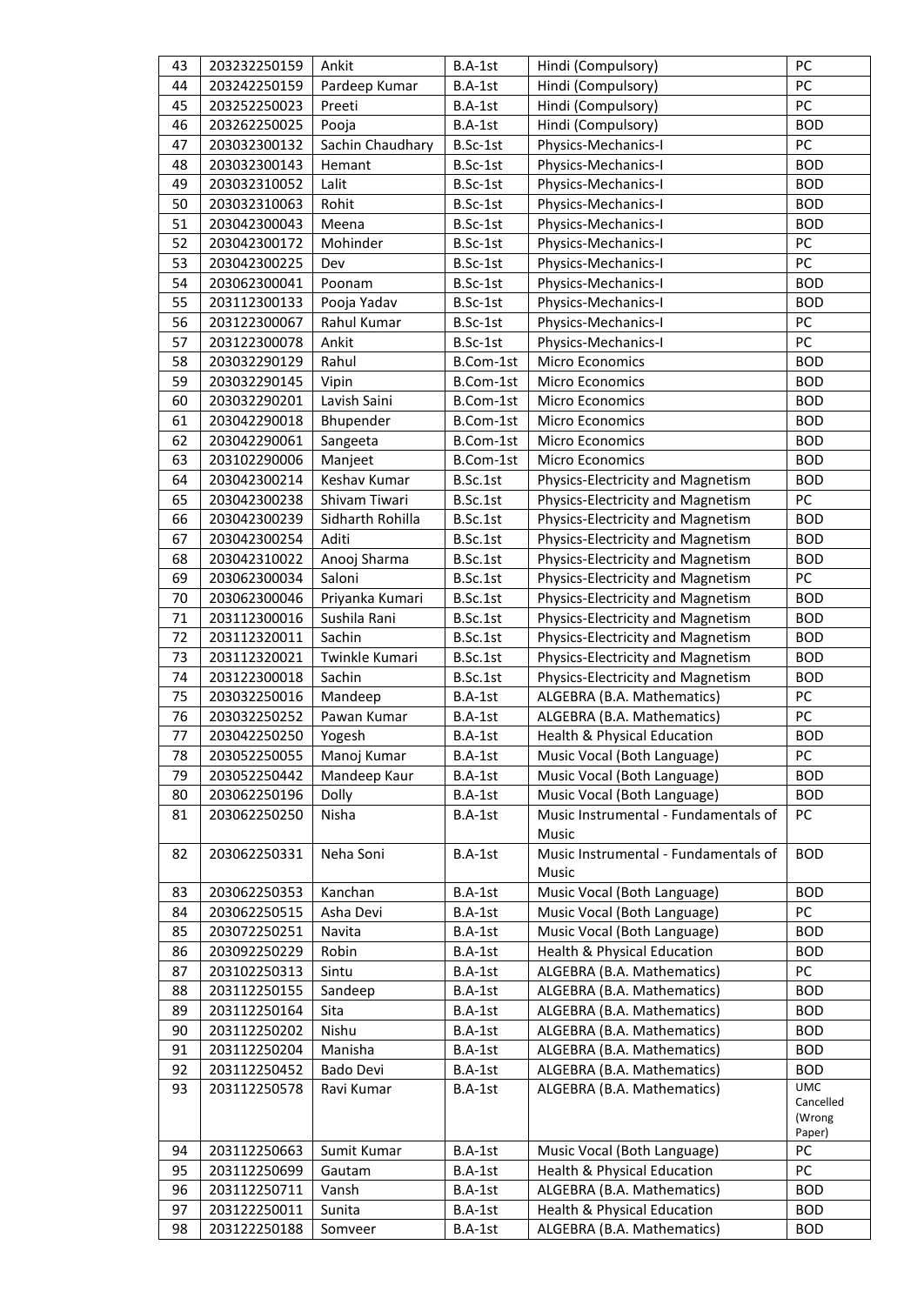| 99  | 203122250308 | Sarjeet        | B.A-1st                                | ALGEBRA (B.A. Mathematics)           | PC                  |
|-----|--------------|----------------|----------------------------------------|--------------------------------------|---------------------|
| 100 | 203152250065 | Neha           | B.A-1st<br>Music Vocal (Both Language) |                                      | PC                  |
| 101 | 203172250185 | Bhawna         | B.A-1st                                | Music Vocal (Both Language)          | <b>UMC</b>          |
|     |              |                |                                        |                                      | Cancelled<br>(Wrong |
|     |              |                |                                        |                                      | Paper)              |
| 102 | 203172250202 | Seema Rani     | B.A-1st                                | Health & Physical Education          | PC                  |
| 103 | 203172250274 | Priyanka Dabla | B.A-1st                                | Music Instrumental - Fundamentals of | <b>BOD</b>          |
|     |              |                |                                        | Music                                |                     |
| 104 | 203012300002 | Poonam         | B.Sc.1st                               | Mathematics-Algebra                  | <b>BOD</b>          |
| 105 | 203062310011 | Anu            | B.Sc.1st                               | Mathematics-Algebra                  | PC                  |
| 106 | 203072300021 | Akshita        | B.Sc.1st                               | Mathematics-Algebra                  | <b>BOD</b>          |
| 107 | 203072300055 | Shiksha        | B.Sc.1st                               | Mathematics-Algebra                  | <b>BOD</b>          |
| 108 | 203072300070 | Preeti         | B.Sc.1st                               | Mathematics-Algebra                  | <b>BOD</b>          |
| 109 | 203072300077 | Priyanka       | B.Sc.1st                               | Mathematics-Algebra                  | <b>BOD</b>          |
| 110 | 203072310004 | Ajay           | B.Sc.1st                               | Mathematics-Algebra                  | PC                  |
| 111 | 203072310017 | Pooja          | B.Sc.1st                               | Mathematics-Algebra                  | <b>BOD</b>          |
| 112 | 203072310036 | Babita Rani    | B.Sc.1st                               | Mathematics-Algebra                  | <b>BOD</b>          |
| 113 | 203072310059 | Preeti         | B.Sc.1st                               | Mathematics-Algebra                  | PC                  |
| 114 | 203072310062 | Jasmeet Kaur   | B.Sc.1st                               | Mathematics-Algebra                  | <b>BOD</b>          |
| 115 | 203082300039 | Anisha         | B.Sc.1st                               | Mathematics-Algebra                  | <b>BOD</b>          |
| 116 | 203092310010 | Sushil         | B.Sc.1st                               | Mathematics-Algebra                  | <b>BOD</b>          |
| 117 | 203102300004 | Priyanshu      | B.Sc.1st                               | Mathematics-Algebra                  | PC                  |
| 118 | 203112300069 | Meenakshi      | B.Sc.1st                               | Mathematics-Algebra                  | PC                  |
| 119 | 203112300100 | Kanta          | B.Sc.1st                               | Mathematics-Algebra                  | <b>BOD</b>          |
| 120 | 203112300156 | Rohit          | B.Sc.1st                               | Mathematics-Algebra                  | <b>BOD</b>          |
| 121 | 203112300158 | Hitesh         | B.Sc.1st                               | Mathematics-Algebra                  | PC                  |
| 122 | 203112300207 | Sapna          | B.Sc.1st                               | Mathematics-Algebra                  | <b>BOD</b>          |
| 123 | 203032290232 | Ankit          | B.Com.1st                              | Principles of Business Management    | <b>BOD</b>          |
| 124 | 203032290276 | Surender       | B.Com.1st                              | Principles of Business Management    | PC                  |
| 125 | 203112550037 | Aman           | B.Com.1st                              | Principles of Business Management    | PC                  |
| 126 | 203122290115 | Ritik          | B.Com.1st                              | Principles of Business Management    | <b>BOD</b>          |
| 127 | 203172290047 | Isha           | B.Com.1st                              | Principles of Business Management    | PC                  |
| 128 | 203202290001 | Sheela         | B.Com.1st                              | Principles of Business Management-   | PC                  |
| 129 | 203212290006 | Reetu          | B.Com.1st                              | Principles of Business Management    | PC                  |
| 130 | 203262290010 | Manisha        | B.Com.1st                              | Principles of Business Management    | <b>BOD</b>          |
| 131 | 203032250356 | Aadesh Siwach  | B.A-1st                                | Defence Studies - Introduction of    | PC.                 |
|     |              |                |                                        | Defence Studies                      |                     |
| 132 | 203032250640 | Ravi           | B.A-1st                                | Defence Studies - Introduction of    | <b>BOD</b>          |
|     |              |                |                                        | Defence Studies                      |                     |
| 133 | 203032250947 | Monika         | $B.A-1st$                              | Defence Studies - Introduction of    | <b>PC</b>           |
|     |              |                |                                        | Defence Studies                      |                     |
| 134 | 203032251010 | Dharmender     | $B.A-1st$                              | Defence Studies - Introduction of    | <b>BOD</b>          |
|     |              |                |                                        | Defence Studies                      |                     |
| 135 | 203052250031 | Rahul          | B.A-1st                                | Defence Studies - Introduction of    | <b>BOD</b>          |
|     |              |                |                                        | Defence Studies                      |                     |
| 136 | 203052250302 | Sonu           | $B.A-1st$                              | Defence Studies - Introduction of    | <b>BOD</b>          |
|     |              |                |                                        | Defence Studies                      |                     |
| 137 | 203052250327 | Shalini        | B.A-1st                                | Sanskrit (Elective)                  | <b>BOD</b>          |
| 138 | 203052250390 | Sahil Khan     | B.A-1st                                | Defence Studies - Introduction of    | <b>BOD</b>          |
|     |              |                |                                        | Defence Studies                      |                     |
| 139 | 203052250471 | Kuldeep        | B.A-1st                                | Defence Studies - Introduction of    | <b>BOD</b>          |
|     |              |                |                                        | Defence Studies                      |                     |
| 140 | 203052250475 | Arun           | $B.A-1st$                              | Defence Studies - Introduction of    | <b>BOD</b>          |
|     |              |                |                                        | Defence Studies                      |                     |
| 141 | 203112250011 | Nikhil         | $B.A-1st$                              | Defence Studies - Introduction of    | <b>BOD</b>          |
|     |              |                |                                        | Defence Studies                      |                     |
| 142 | 203112250331 | Sonu           | B.A-1st                                | Defence Studies - Introduction of    | PC                  |
|     |              |                |                                        | Defence Studies                      |                     |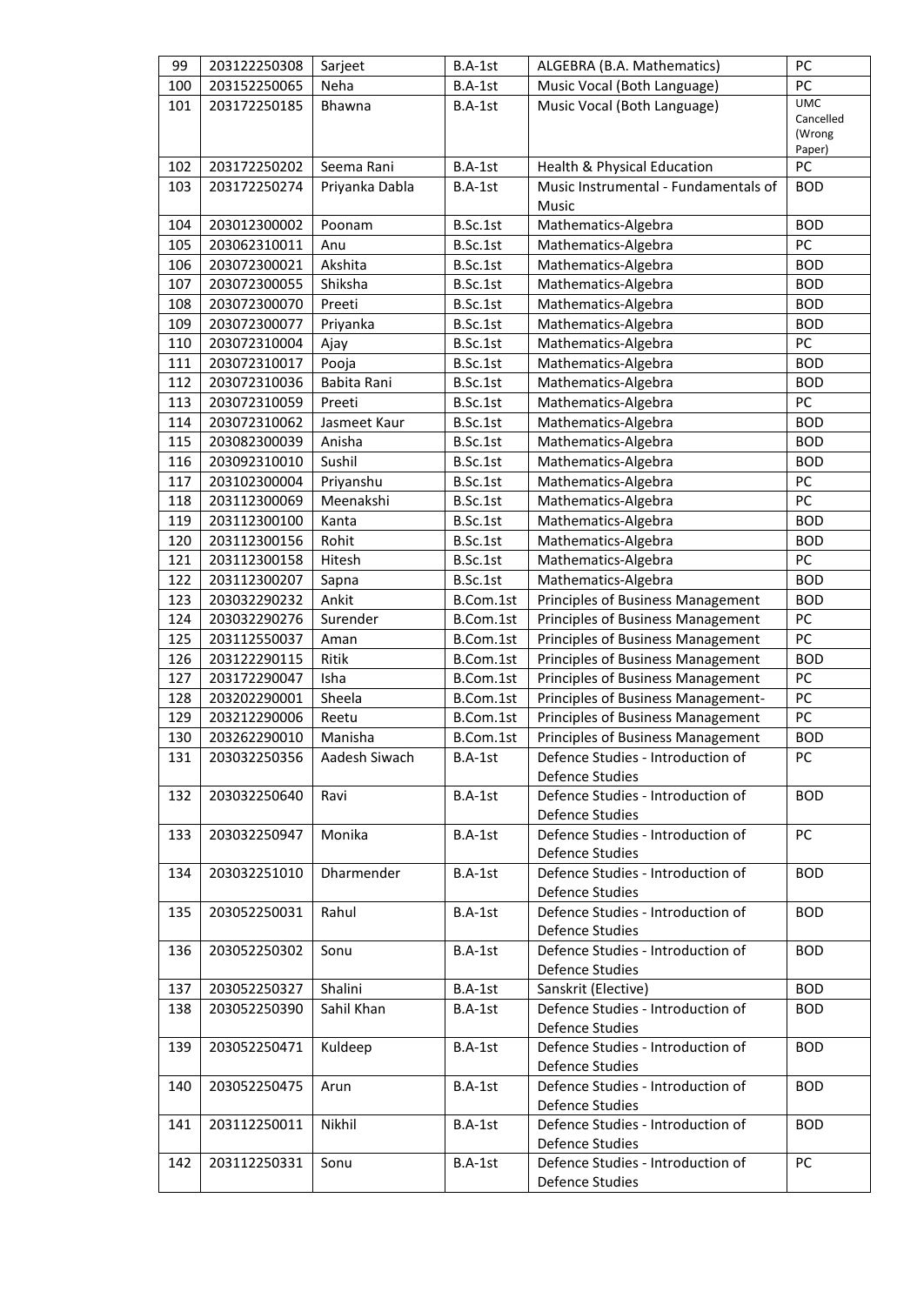| 143        | 203112250383                 | Usha           | B.A-1st                | Defence Studies - Introduction of                                                      | <b>BOD</b>                    |
|------------|------------------------------|----------------|------------------------|----------------------------------------------------------------------------------------|-------------------------------|
|            |                              |                | <b>Defence Studies</b> |                                                                                        |                               |
| 144        | 203112250490                 | Sonia          | B.A-1st                | Defence Studies - Introduction of                                                      | <b>BOD</b>                    |
|            |                              |                |                        | <b>Defence Studies</b>                                                                 |                               |
| 145        | 203172250063                 | Priyanka       | B.A-1st                | Sanskrit (Elective)                                                                    | <b>BOD</b>                    |
| 146        | 203172250104                 | Meenu          | B.A-1st                | Sanskrit (Elective)                                                                    | <b>BOD</b>                    |
| 147        | 203202250021                 | Joni           | B.A-1st                | Sanskrit (Elective)                                                                    | <b>BOD</b>                    |
| 148        | 203222250058                 | Mukesh         | B.A-1st                | Defence Studies - Introduction of                                                      | <b>BOD</b>                    |
|            |                              |                |                        | <b>Defence Studies</b>                                                                 |                               |
| 149        | 203222250067                 | Jancy          | B.A-1st                | Defence Studies - Introduction of<br><b>Defence Studies</b>                            | <b>BOD</b>                    |
| 150        | 203222250069                 | Anju           | B.A-1st                | Defence Studies - Introduction of<br><b>Defence Studies</b>                            | <b>BOD</b>                    |
| 151        | 203042360057                 | Vishal         | B.Sc.1st               | Biotechnology - Biochemistry-I-                                                        | PC                            |
| 152        | 203042250367                 | Sahil          | B.A-1st                | Psychology (Pass Course) -                                                             | PC                            |
|            |                              |                |                        | Introduction to Psychology                                                             |                               |
| 153        | 203232250038                 | Sonia          | B.A-1st                | Psychology (Pass Course) -<br>Introduction to Psychology                               | <b>BOD</b>                    |
| 154        | 203232250055                 | Manju          | $B.A-1st$              | Psychology (Pass Course) -                                                             | PC                            |
|            |                              |                |                        | Introduction to Psychology                                                             |                               |
| 155        | 203232250088                 | Deepak         | B.A-1st                | Psychology (Pass Course) -                                                             | PC                            |
|            |                              |                |                        | Introduction to Psychology                                                             |                               |
| 156        | 203012250043                 | Preeti         | B.A-1st                | Geography (Pass Course) Geography<br>of India                                          | <b>BOD</b>                    |
| 157        | 203012250090                 | Poonam         | B.A-1st                | Geography (Pass Course) Geography<br>of India                                          | PC                            |
| 158        | 203032250077                 | Savita Jangra  | B.A-1st                | Geography (Pass Course) Geography<br>of India                                          | <b>BOD</b>                    |
| 159        | 203032250233                 | Vishal         | B.A-1st                | Geography (Pass Course) - Geography<br>of India                                        | <b>BOD</b>                    |
| 160        | 203042300009                 | Devanshi       | B.A-1st                | Geography (Pass Course) - Geography                                                    | <b>UMC</b>                    |
|            |                              |                |                        | of India                                                                               | Cancelled<br>(Wrong<br>Paper) |
| 161        | 203052250049                 | Sapna          | B.A-1st                | Geography (Pass Course) - Geography<br>of India                                        | <b>BOD</b>                    |
| 162        | 203052250338                 | Rahul          | B.A-1st                | Geography (Pass Course) - Geography<br>of India                                        | <b>BOD</b>                    |
| 163        | 203072250087                 | Nancy          | B.A-1st                | Geography (Pass Course) - Geography                                                    | PC                            |
|            |                              |                |                        | of India                                                                               |                               |
| 164        | 203082250111                 | Rinki          | B.A-1st                | Geography (Pass Course) - Geography                                                    | <b>BOD</b>                    |
| 165        | 203082250159                 | Jyoti          | B.A-1st                | of India<br>Geography (Pass Course) - Geography                                        | PC                            |
|            |                              |                |                        |                                                                                        |                               |
| 166        |                              |                |                        | of India                                                                               |                               |
|            | 203082250264                 | Samiti         | B.A-1st                | Geography (Pass Course) - Geography<br>of India                                        | PC                            |
| 167        | 203092250013                 | Praveen        | B.A-1st                | Geography (Pass Course) - Geography<br>of India                                        | PC                            |
| 168        | 203092250056                 | Aashish        | B.A-1st                | Geography (Pass Course) - Geography                                                    | <b>BOD</b>                    |
| 169        | 203092250116                 | Aarti          | B.A-1st                | of India<br>Geography (Pass Course) - Geography                                        | <b>BOD</b>                    |
| 170        | 203092250125                 | Annu           | B.A-1st                | of India<br>Geography (Pass Course) - Geography                                        | <b>BOD</b>                    |
| 171        | 203112250137                 | Preeti         | B.A-1st                | of India<br>Geography (Pass Course) - Geography                                        | PC                            |
| 172        | 203112250364                 | Kavita         | B.A-1st                | of India<br>Geography (Pass Course) - Geography                                        | <b>BOD</b>                    |
|            |                              |                |                        | of India                                                                               |                               |
| 173<br>174 | 203112250431<br>203112250454 | Ritu<br>Govind | B.A-1st<br>B.A-1st     | Geography (Pass Course) - Geography<br>of India<br>Geography (Pass Course) - Geography | <b>BOD</b><br>PC              |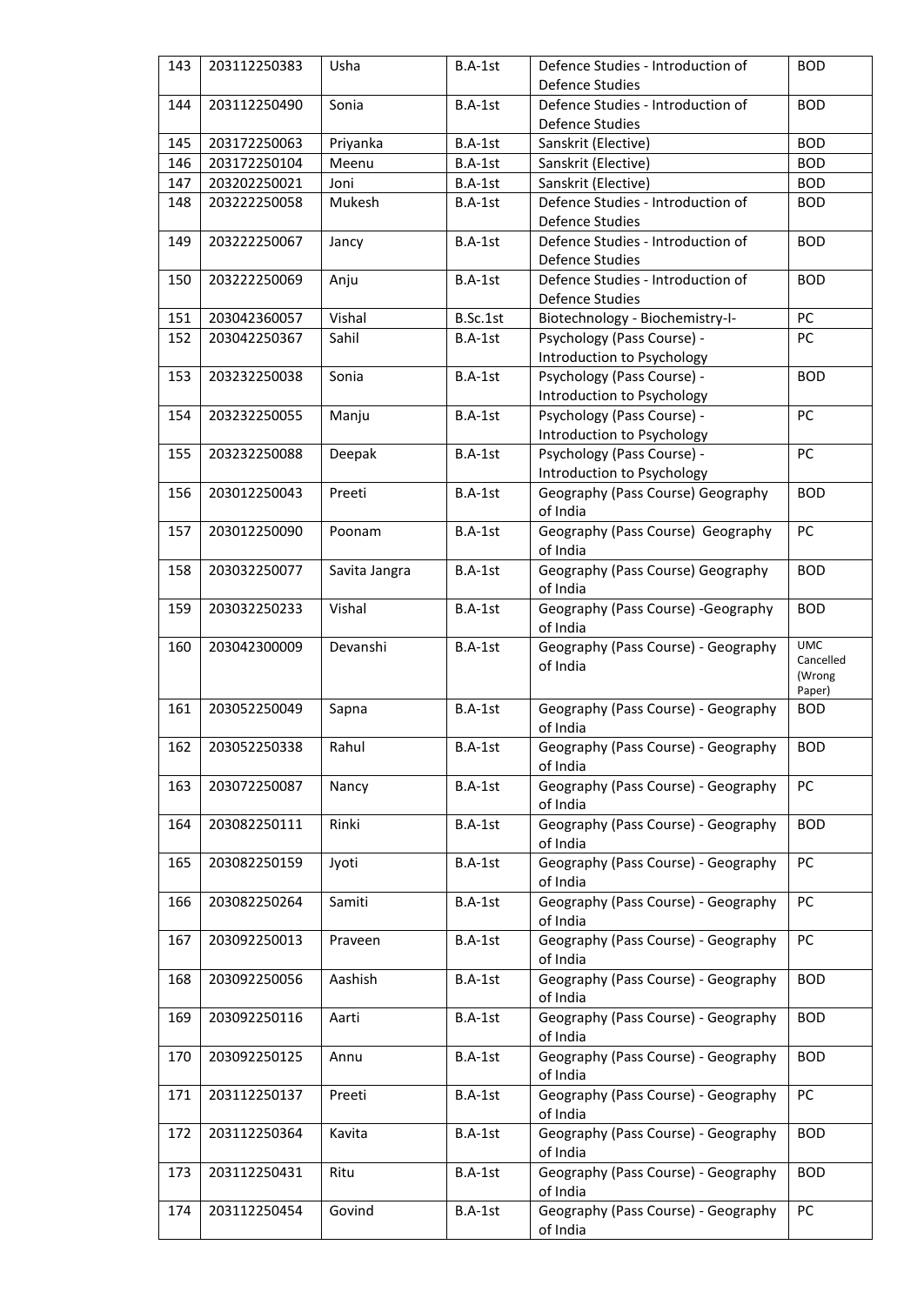| 175 | 203112250493 | Ruman           | B.A-1st   | Geography (Pass Course) - Geography<br><b>BOD</b><br>of India     |            |
|-----|--------------|-----------------|-----------|-------------------------------------------------------------------|------------|
| 176 | 203122250065 | Ashish          | B.A-1st   | Geography (Pass Course) - Geography<br>of India                   | <b>BOD</b> |
| 177 | 203122250345 | Gautam          | B.A-1st   | Geography (Pass Course) - Geography<br>of India                   | PC         |
| 178 | 203122250390 | Hitesh          | B.A-1st   | Geography (Pass Course) - Geography<br>of India                   | PC         |
| 179 | 203202250074 | Reetu           | B.A-1st   | Geography (Pass Course) - Geography<br>of India                   | PC         |
| 180 | 203212250103 | Seema           | B.A-1st   | Geography (Pass Course) - Geography<br>of India                   | <b>BOD</b> |
| 181 | 203232250005 | Komal           | B.A-1st   | Geography (Pass Course) - Geography<br>of India                   | <b>BOD</b> |
| 182 | 203032300112 | Vishwas         | B.Sc-1st  | Chemistry-Inorganic Chemistry-<br>I(Atomic structure and Bonding) | PC         |
| 183 | 203032350036 | Vinay           | B.Sc-1st  | Chemistry-Inorganic Chemistry-<br>I(Atomic structure and Bonding) | PC         |
| 184 | 203042300175 | ojasvi          | B.Sc-1st  | Chemistry-Inorganic Chemistry-<br>I(Atomic structure and Bonding) | <b>BOD</b> |
| 185 | 203042300203 | Naveen          | B.Sc-1st  | Chemistry-Inorganic Chemistry-<br>I(Atomic structure and Bonding) | EEC        |
| 186 | 203042350097 | Manasvi         | B.Sc-1st  | Chemistry-Inorganic Chemistry-<br>I(Atomic structure and Bonding) | <b>BOD</b> |
| 187 | 203082290104 | Pooja           | B.Com-1st | <b>Business Mathematics-I</b>                                     | PC         |
| 188 | 203122290115 | Ritik           | B.Com-1st | <b>Business Mathematics-I</b>                                     | PC         |
| 189 | 203062250246 | Mahak           | B.A-1st   | Economics - Principles of                                         | <b>BOD</b> |
|     |              |                 |           | Microeconomics-I                                                  |            |
| 190 | 203062250263 | Sharandeep Kaur | B.A-1st   | Economics - Principles of<br>Microeconomics-I                     | <b>BOD</b> |
| 191 | 203062250283 | Preeti          | B.A-1st   | Economics - Principles of<br>Microeconomics-I                     | <b>BOD</b> |
| 192 | 203062250599 | Simran saini    | B.A-1st   | Economics - Principles of<br>Microeconomics-I                     | <b>BOD</b> |
| 193 | 203062250649 | Parul           | B.A-1st   | Economics - Principles of<br>Microeconomics-I                     | <b>BOD</b> |
| 194 | 203082250251 | Simran          | B.A-1st   | Economics - Principles of<br>Microeconomics-I                     | <b>BOD</b> |
| 195 | 203112250468 | Diksha Reddu    | B.A-1st   | Economics - Principles of<br>Microeconomics-I                     | <b>BOD</b> |
| 196 | 203132250015 | Neeru           | B.A-1st   | Economics - Principles of<br>Microeconomics-I                     | <b>BOD</b> |
| 197 | 203172250178 | Lucky Jangra    | B.A-1st   | Economics - Principles of<br>Microeconomics-I                     | PC         |
| 198 | 203172250292 | Sonia Khan      | B.A-1st   | Economics - Principles of<br>Microeconomics-I                     | <b>BOD</b> |
| 199 | 203212250059 | Pooja           | B.A-1st   | Economics - Principles of<br>Microeconomics-I                     | <b>BOD</b> |
| 200 | 203212250152 | Poonam          | B.A-1st   | Economics - Principles of<br>Microeconomics-I                     | <b>BOD</b> |
| 201 | 203222250049 | Sintu           | B.A-1st   | Economics - Principles of<br>Microeconomics-I                     | PC         |
| 202 | 203232250089 | Mukesh          | B.A-1st   | Economics - Principles of<br>Microeconomics-I                     | PC         |
| 203 | 203232250144 | Sunita          | B.A-1st   | Economics - Principles of<br>Microeconomics-I                     | PC         |
| 204 | 203032350067 | Mahak           | B.Sc-1st  | Chemistry- Organic Chemistry-                                     | <b>BOD</b> |
|     |              |                 |           | I(General Organic Chemistry and                                   |            |
|     |              |                 |           | Aliphatic Hydrocarbons) - batch 2018                              |            |
|     |              |                 |           | onwards                                                           |            |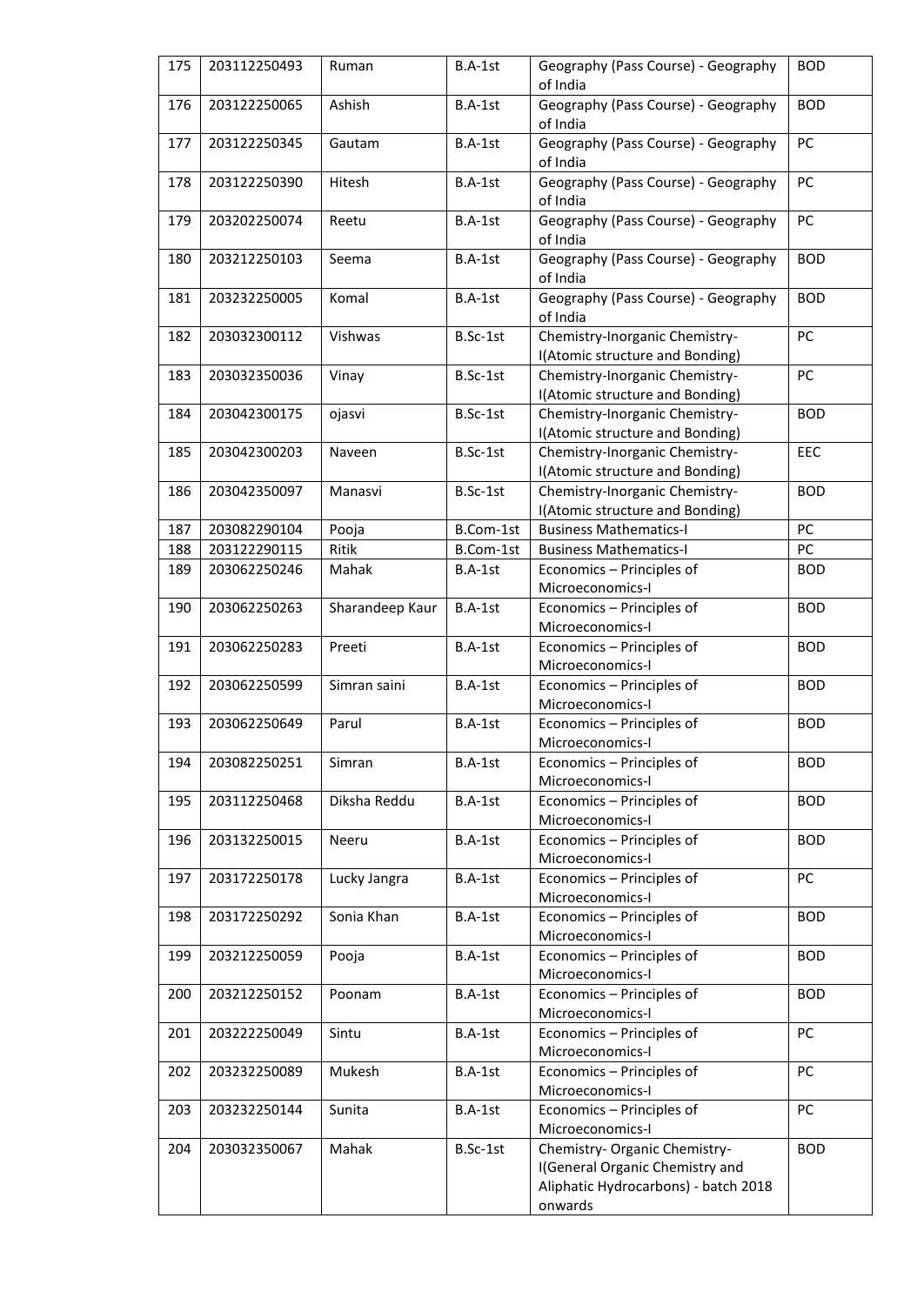| 205 | 203042350039 | Suman    | B.Sc-1st | Chemistry- Organic Chemistry-                                           | <b>BOD</b> |
|-----|--------------|----------|----------|-------------------------------------------------------------------------|------------|
|     |              |          |          | I(General Organic Chemistry and<br>Aliphatic Hydrocarbons) - batch 2018 |            |
|     |              |          |          | onwards                                                                 |            |
| 206 | 203042350090 | Monika   | B.Sc-1st | Chemistry- Organic Chemistry-                                           | <b>BOD</b> |
|     |              |          |          | I(General Organic Chemistry and                                         |            |
|     |              |          |          | Aliphatic Hydrocarbons) - batch 2018                                    |            |
|     |              |          |          | onwards                                                                 |            |
| 207 | 203052300045 | Yoginder | B.Sc-1st | Chemistry- Organic Chemistry-                                           | PC         |
|     |              |          |          | I(General Organic Chemistry and                                         |            |
|     |              |          |          | Aliphatic Hydrocarbons) - batch 2018                                    |            |
| 208 | 203052350032 | Aditya   | B.Sc-1st | onwards<br>Chemistry- Organic Chemistry-                                | <b>BOD</b> |
|     |              |          |          | I(General Organic Chemistry and                                         |            |
|     |              |          |          | Aliphatic Hydrocarbons) - batch 2018                                    |            |
|     |              |          |          | onwards                                                                 |            |
| 209 | 203072300052 | Anjali   | B.Sc-1st | Chemistry- Organic Chemistry-                                           | <b>BOD</b> |
|     |              |          |          | I(General Organic Chemistry and                                         |            |
|     |              |          |          | Aliphatic Hydrocarbons) - batch 2018                                    |            |
|     |              |          |          | onwards                                                                 |            |
| 210 | 203072350002 | Anjali   | B.Sc-1st | Chemistry- Organic Chemistry-                                           | PC         |
|     |              |          |          | I(General Organic Chemistry and                                         |            |
|     |              |          |          | Aliphatic Hydrocarbons) - batch 2018                                    |            |
|     |              |          |          | onwards                                                                 |            |
| 211 | 203092350011 | Ravinder | B.Sc-1st | Chemistry- Organic Chemistry-                                           | <b>BOD</b> |
|     |              |          |          | I(General Organic Chemistry and<br>Aliphatic Hydrocarbons) - batch 2018 |            |
|     |              |          |          | onwards                                                                 |            |
| 212 | 203092350029 | Aman     | B.Sc-1st | Chemistry- Organic Chemistry-                                           | PC         |
|     |              |          |          | I(General Organic Chemistry and                                         |            |
|     |              |          |          | Aliphatic Hydrocarbons) - batch 2018                                    |            |
|     |              |          |          | onwards                                                                 |            |
| 213 | 203092350030 | Divya    | B.Sc-1st | Chemistry- Organic Chemistry-                                           | PC         |
|     |              |          |          | I(General Organic Chemistry and                                         |            |
|     |              |          |          | Aliphatic Hydrocarbons) - batch 2018                                    |            |
|     |              |          |          | onwards                                                                 |            |
| 214 | 203112300123 | Anjali   | B.Sc-1st | Chemistry- Organic Chemistry-                                           | <b>BOD</b> |
|     |              |          |          | I(General Organic Chemistry and<br>Aliphatic Hydrocarbons) - batch 2018 |            |
|     |              |          |          | onwards                                                                 |            |
| 215 | 203112300214 | Deepak   | B.Sc-1st | Chemistry- Organic Chemistry-                                           | <b>BOD</b> |
|     |              |          |          | I(General Organic Chemistry and                                         |            |
|     |              |          |          | Aliphatic Hydrocarbons) - batch 2018                                    |            |
|     |              |          |          | onwards                                                                 |            |
| 216 | 203112350106 | Sakshi   | B.Sc-1st | Chemistry- Organic Chemistry-                                           | <b>BOD</b> |
|     |              |          |          | I(General Organic Chemistry and                                         |            |
|     |              |          |          | Aliphatic Hydrocarbons) - batch 2018                                    |            |
|     |              |          |          | onwards                                                                 |            |
| 217 | 203112350115 | Aman     | B.Sc-1st | Chemistry- Organic Chemistry-                                           | PC         |
|     |              |          |          | I(General Organic Chemistry and                                         |            |
|     |              |          |          | Aliphatic Hydrocarbons) - batch 2018<br>onwards                         |            |
| 218 | 203112350121 | Anu Nain | B.Sc-1st | Chemistry- Organic Chemistry-                                           | PC         |
|     |              |          |          | I(General Organic Chemistry and                                         |            |
|     |              |          |          | Aliphatic Hydrocarbons) - batch 2018                                    |            |
|     |              |          |          | onwards                                                                 |            |
| 219 | 203112350134 | Yashika  | B.Sc-1st | Chemistry- Organic Chemistry-                                           | PC         |
|     |              |          |          | I(General Organic Chemistry and                                         |            |
|     |              |          |          | Aliphatic Hydrocarbons) - batch 2018                                    |            |
|     |              |          |          | onwards                                                                 |            |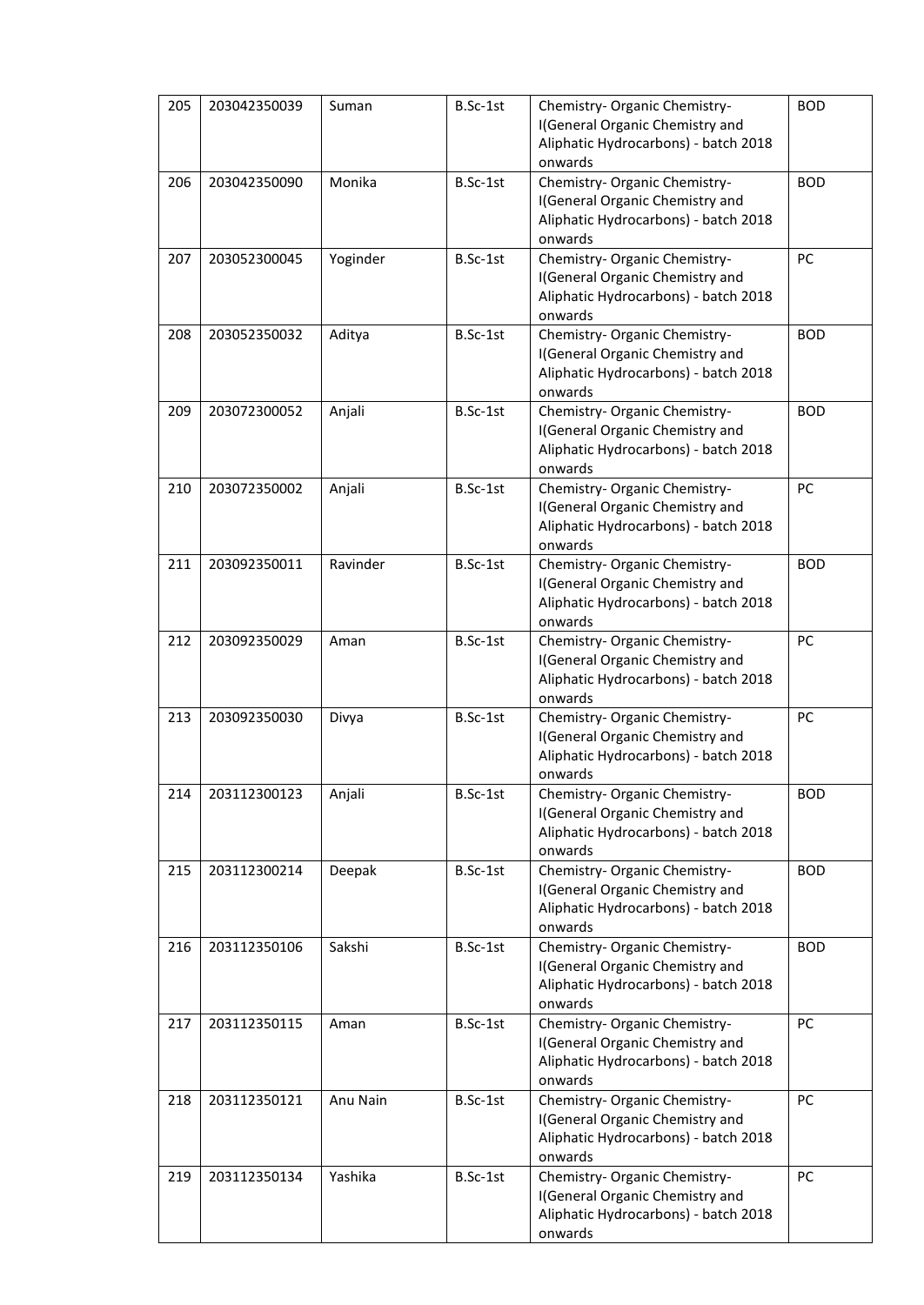| 220 | 203112350139 | Manisha     | B.Sc-1st | Chemistry- Organic Chemistry-                       | <b>BOD</b> |
|-----|--------------|-------------|----------|-----------------------------------------------------|------------|
|     |              |             |          | I(General Organic Chemistry and                     |            |
|     |              |             |          | Aliphatic Hydrocarbons) - batch 2018                |            |
|     |              |             |          | onwards                                             |            |
| 221 | 203112350157 | Preeti      | B.Sc-1st | Chemistry- Organic Chemistry-                       | <b>BOD</b> |
|     |              |             |          | I(General Organic Chemistry and                     |            |
|     |              |             |          | Aliphatic Hydrocarbons) - batch 2018                |            |
|     |              |             |          | onwards                                             |            |
| 222 | 203172300008 | Anita       | B.Sc-1st | Chemistry- Organic Chemistry-                       | <b>BOD</b> |
|     |              |             |          | I(General Organic Chemistry and                     |            |
|     |              |             |          | Aliphatic Hydrocarbons) - batch 2018                |            |
|     |              |             |          | onwards                                             |            |
| 223 | 203252300006 | Priya       | B.Sc-1st | Chemistry- Organic Chemistry-                       | <b>BOD</b> |
|     |              |             |          | I(General Organic Chemistry and                     |            |
|     |              |             |          | Aliphatic Hydrocarbons) - batch 2018                |            |
|     |              |             |          | onwards                                             |            |
| 224 | 203032250927 | Yogesh      | B.A-1st  | Political Science - Indian Constitution             | PC         |
|     |              |             |          | (Both Language) (batch 2018                         |            |
|     |              |             |          | onwards)                                            |            |
| 225 | 203032251015 | Ankit       | B.A-1st  | Political Science - Indian Constitution             | PC         |
|     |              |             |          | (Both Language) (batch 2018                         |            |
|     |              |             |          | onwards)                                            |            |
| 226 | 203042250227 | Rahul       | B.A-1st  | Political Science - Indian Constitution             | <b>BOD</b> |
|     |              |             |          | (Both Language) (batch 2018                         |            |
|     |              |             |          | onwards)                                            |            |
| 227 | 203042250228 | Ashish      | B.A-1st  | Political Science - Indian Constitution             | <b>BOD</b> |
|     |              |             |          | (Both Language) (batch 2018                         |            |
|     | 203092250055 |             |          | onwards)<br>Political Science - Indian Constitution | <b>BOD</b> |
| 228 |              | Jyoti       | B.A-1st  | (Both Language) (batch 2018                         |            |
|     |              |             |          | onwards)                                            |            |
| 229 | 203172250350 | Priya       | B.A-1st  | Political Science - Indian Constitution             | <b>BOD</b> |
|     |              |             |          | (Both Language) (batch 2018                         |            |
|     |              |             |          |                                                     |            |
|     |              |             |          |                                                     |            |
|     |              |             |          | onwards)<br>Political Science - Indian Constitution |            |
| 230 | 203202250093 | Pooja Rani  | B.A-1st  |                                                     | <b>BOD</b> |
|     |              |             |          | (Both Language) (batch 2018                         |            |
| 231 | 203262250106 | Jai Parkash | B.A-1st  | onwards)<br><b>Political Science</b>                | PC         |
| 232 | 203262250110 | Akshay      | B.A-1st  | <b>Political Science</b>                            | PC         |
| 233 | 203262250112 | Sushila     | B.A-1st  | <b>Political Science</b>                            | <b>BOD</b> |
| 234 | 203042350170 | Charu       | B.Sc-1st | English-I                                           | <b>BOD</b> |
| 235 | 203042360015 | Anjali      | B.Sc-1st | English-I                                           | <b>BOD</b> |
| 236 | 203042360046 | Mandeep     | B.Sc-1st | English-I                                           | <b>BOD</b> |
| 237 | 20305235040  | Pardeep     | B.Sc-1st | English-I                                           | <b>BOD</b> |
| 238 | 203062300025 | Anju        | B.Sc-1st | English-I                                           | <b>BOD</b> |
| 239 | 203062300032 | Simran      | B.Sc-1st | English-I                                           | <b>BOD</b> |
| 240 | 203062300068 | Pinki       | B.Sc-1st | English-I                                           | <b>BOD</b> |
| 241 | 203062350006 | Suman       | B.Sc-1st | English-I                                           | <b>BOD</b> |
| 242 | 203072300027 | Meenakshi   | B.Sc-1st | English-I                                           | <b>BOD</b> |
| 243 | 203072350016 | Reman Devi  | B.Sc-1st | English-I                                           | PC         |
| 244 | 203112300123 | Anjali      | B.Sc-1st | English-I                                           | <b>BOD</b> |
| 245 | 203042250053 | Jyoti       | B.A-1st  | Calculus (B.A. Mathematics)                         | <b>BOD</b> |
| 246 | 203042250161 | Sarika      | B.A-1st  | Calculus (B.A. Mathematics)                         | <b>BOD</b> |
| 247 | 203052250037 | Anisha      | B.A-1st  | Calculus (B.A. Mathematics)                         | <b>BOD</b> |
| 248 | 203052250185 | Sharmila    | B.A-1st  | Calculus (B.A. Mathematics)                         | PC         |
| 249 | 203052250089 | Mamta       | B.A-1st  | Calculus (B.A. Mathematics)                         | <b>BOD</b> |
| 250 | 203062250309 | Diksha      | B.A-1st  | Calculus (B.A. Mathematics)                         | PC         |
| 251 | 203062250336 | Anu         | B.A-1st  | Calculus (B.A. Mathematics)                         | <b>BOD</b> |
| 252 | 203092250015 | Garima      | B.A-1st  | Calculus (B.A. Mathematics)                         | <b>BOD</b> |
| 253 | 203102250257 | Abhishek    | B.A-1st  | Calculus (B.A. Mathematics)                         | <b>BOD</b> |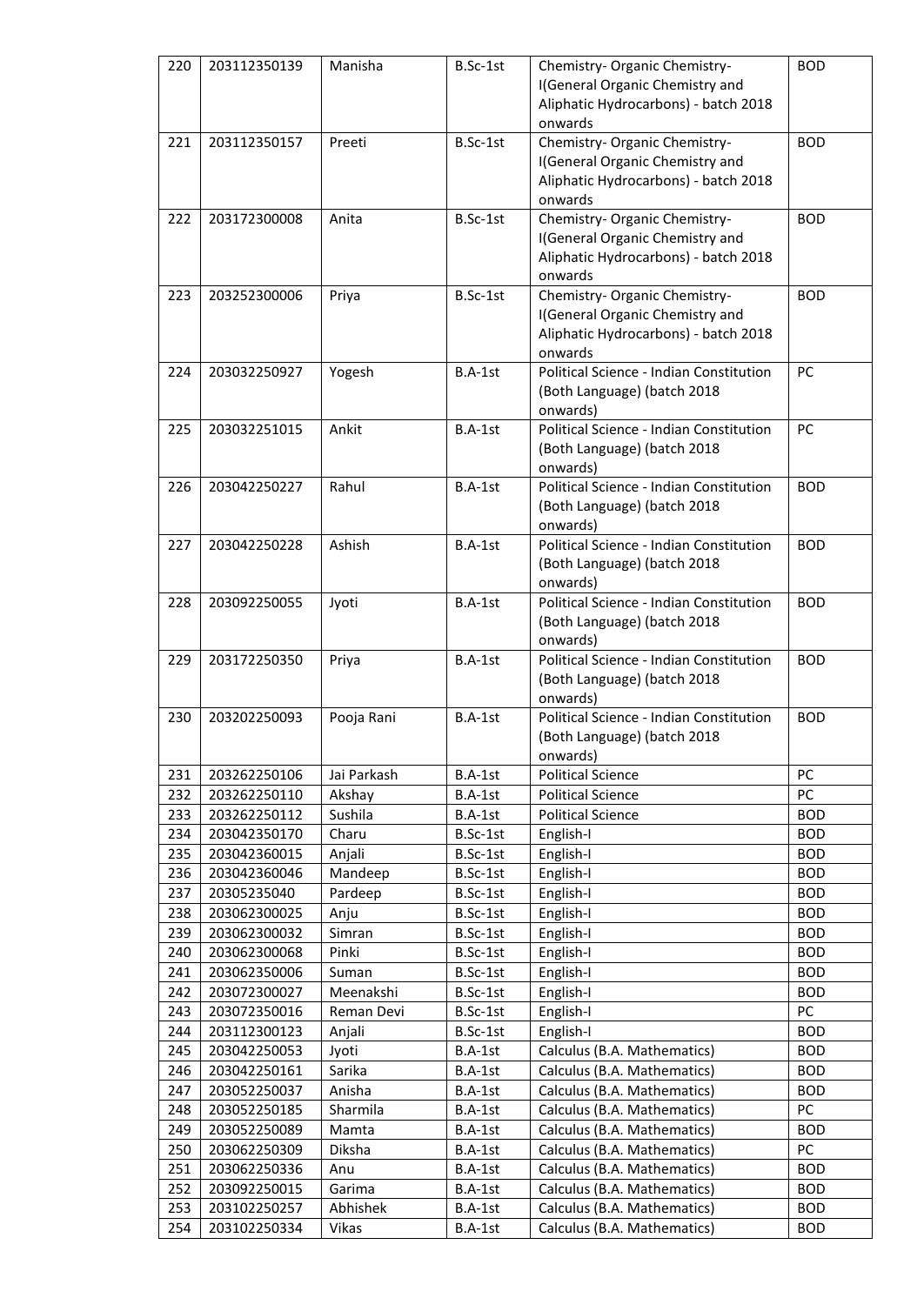| 255 | 203112250285 | Anjali        | B.A-1st<br>Calculus (B.A. Mathematics) |                                        | <b>BOD</b> |
|-----|--------------|---------------|----------------------------------------|----------------------------------------|------------|
| 256 | 203112250329 | Reena         | B.A-1st                                | Calculus (B.A. Mathematics)            | <b>BOD</b> |
| 257 | 203112250369 | Shefali       | B.A-1st                                | Calculus (B.A. Mathematics)            | <b>BOD</b> |
| 258 | 203112250446 | Rahul         | B.A-1st                                | Calculus (B.A. Mathematics)            | PC         |
| 259 | 203032290312 | Kavita        | B.Sc.1st                               | <b>Environment Studies</b>             | PC         |
| 260 | 203032300062 | Ankit         | B.Sc.1st                               | <b>Environment Studies</b>             | <b>BOD</b> |
| 261 | 203042290156 | Prince        | B.Sc.1st                               | <b>Environment Studies</b>             | PC         |
| 262 | 203042290236 | Parvati       | B.Sc.1st                               | <b>Environment Studies</b>             | <b>BOD</b> |
| 263 | 203042290258 | Tanishka Garg | B.Sc.1st                               | <b>Environment Studies</b>             | <b>BOD</b> |
| 264 | 203042300132 | Hemant        | B.Sc.1st                               | <b>Environment Studies</b>             | <b>BOD</b> |
| 265 | 203112350115 | Aman          | B.Sc-1st                               | Botany - Biodiversity of Archegoniate  | PC         |
| 266 | 203032250867 | Aman Nain     | $B.A-1st$                              | History - Ancient India (From Earliest | <b>BOD</b> |
|     |              |               |                                        | Times to Gupta Age)                    |            |
| 267 | 203052250365 | Manisha       | B.A-1st                                | History - Ancient India (From Earliest | <b>BOD</b> |
|     |              |               |                                        | Times to Gupta Age)                    |            |
| 268 | 203072250126 | Ankita        | B.A-1st                                | History - Ancient India (From Earliest | <b>BOD</b> |
|     |              |               |                                        | Times to Gupta Age)                    |            |
| 269 | 203072270020 | Pooja         | B.A-1st                                | History - Ancient India (From Earliest | <b>BOD</b> |
|     |              |               |                                        | Times to Gupta Age)                    |            |
| 270 | 203082250084 | Rinku         | B.A-1st                                | History - Ancient India (From Earliest | <b>BOD</b> |
|     |              |               |                                        | Times to Gupta Age)                    |            |
| 271 | 203082250201 | Amit          | B.A-1st                                | History - Ancient India (From Earliest | PC         |
|     |              |               |                                        | Times to Gupta Age)                    |            |
| 272 | 203122250224 | Suraj         | B.A-1st                                | History - Ancient India (From Earliest | <b>BOD</b> |
|     |              |               |                                        | Times to Gupta Age)                    |            |
| 273 | 203042250121 | Kamal kumari  | B.A-1st                                | Public Administration - Elements of    | <b>BOD</b> |
|     |              |               |                                        | <b>Public Administration</b>           |            |
| 274 | 203042250327 | Saurabh Kumar | B.A-1st                                | Public Administration - Elements of    | PC         |
|     |              |               |                                        | <b>Public Administration</b>           |            |
| 275 | 203062250242 | Jyoti         | B.A-1st                                | Public Administration - Elements of    | <b>BOD</b> |
|     |              |               |                                        | <b>Public Administration</b>           |            |
| 276 | 203232250006 | Rukhsana      | B.A-1st                                | Public Administration - Elements of    | <b>BOD</b> |
|     |              |               |                                        | <b>Public Administration</b>           |            |
| 277 | 203062250632 | Sarita        | B.A-1st                                | Maps and Scales - B. A. (Hons.)        | PC         |
|     |              |               |                                        | Geography                              |            |
| 278 | 203172250295 | Monu          | B.A-1st                                | Commercial Art, Designing and          | <b>BOD</b> |
|     |              |               |                                        | Painting - Advertising                 |            |

## **Re-Consideration Candidate**

| Sr  | File | Roll No.     | Name         | Class/              | Paper Code                  | Previous  | Decision   |
|-----|------|--------------|--------------|---------------------|-----------------------------|-----------|------------|
| No  | No.  |              |              | Sem./Year           |                             | Decision  |            |
| 279 | 111  | 202182240034 | Manisha Rani | <b>BED</b>          | BED-102 (Contemporary       | <b>PC</b> | <b>PRS</b> |
|     |      |              |              |                     | India And Education)        |           |            |
|     | 126  | 202182240034 | Manisha Rani | <b>BED</b>          | BED-109 (Pedagogy of        | <b>PC</b> | <b>PRS</b> |
|     |      |              |              |                     | Mathematics)                |           |            |
| 280 | 110  | 202272240087 | Nidhi Kumari | <b>BED</b>          | Bed-102 (Contemporary       | PC        | <b>PRS</b> |
|     |      |              |              |                     | India And Education)        |           |            |
| 281 | 190  | 200010140008 | Chetan       | B.Tech-             | ESC-104                     | PC        | <b>BOD</b> |
|     |      |              | Sharma       | $CSE-2^{nd}$        |                             |           |            |
| 282 | 226  | 193072290146 | Jyoti        | B.Com-1st           | <b>Micro Economics</b>      | PC        | <b>BOD</b> |
| 283 | 163  | 183032360042 | Sakshi       | B.Sc-3rd            | Zoology - Physiology        | PC        | <b>BOD</b> |
|     |      |              |              |                     | and Biochemistry-I          |           |            |
| 284 | 72   | 203031030011 | Priyanka     | M.Com-1st           | <b>Business Environment</b> | PC        | <b>BOD</b> |
| 285 | 71   | 203031030037 | Sunil        | M.Com-1st           | <b>Business Environment</b> | PC        | <b>BOD</b> |
| 286 | 180  | 200010130100 | Rohit        | B.Tech-             | <b>BSC-106</b>              | PC        | <b>PRS</b> |
|     |      |              |              | $CSE-2^{nd}$        |                             |           |            |
|     | 188  | 200010130100 | Rohit        | B.Tech-             | ESC-104                     | PC        | <b>PRS</b> |
|     |      |              |              | $CSE-2^{nd}$        |                             |           |            |
| 287 | 355  | 1510463023   | Rajat        | B.Arch-             | AR-207                      |           | <b>PRS</b> |
|     |      |              |              | 3rd <sub>Sem.</sub> |                             |           |            |